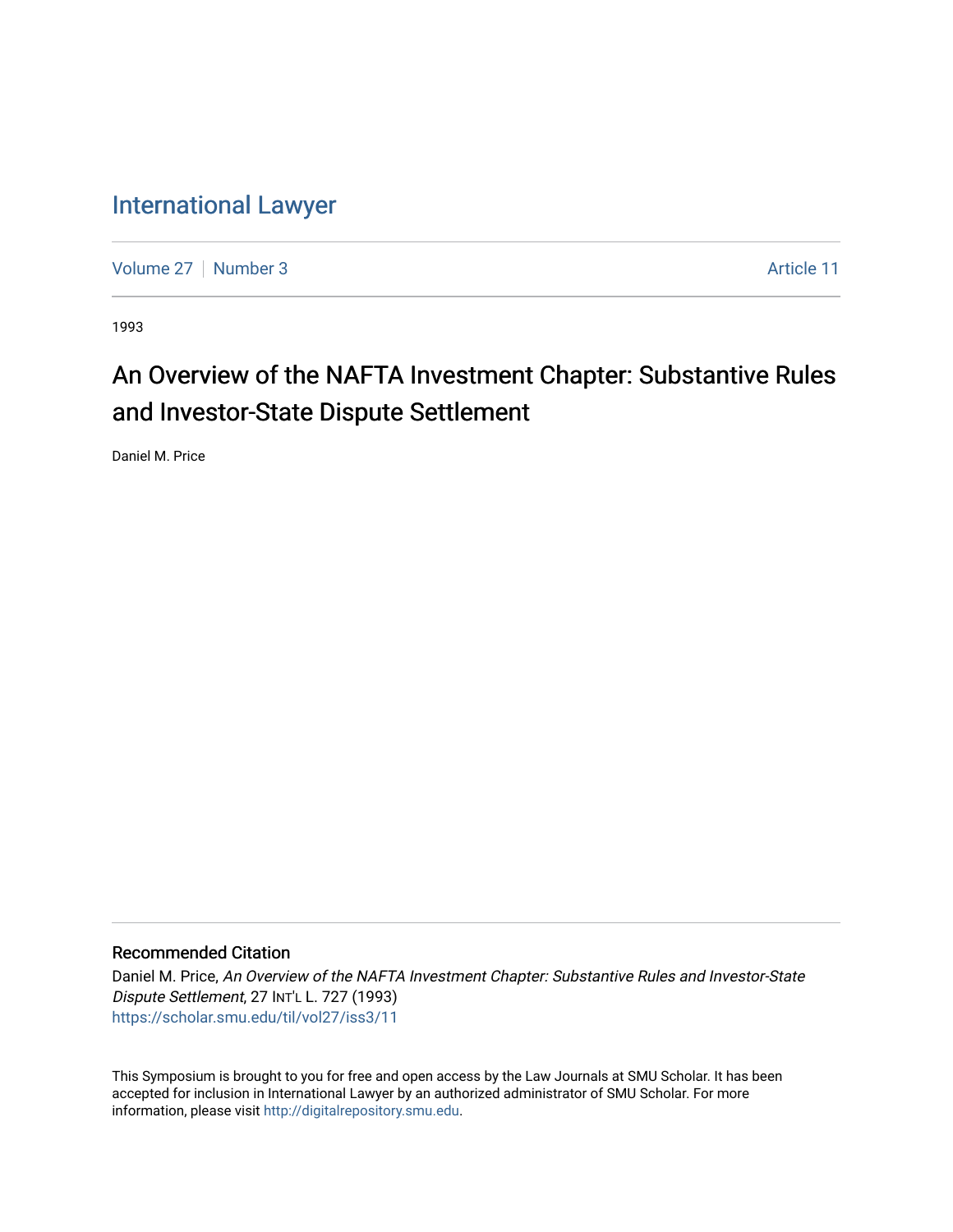## **An Overview of the NAFTA Investment Chapter: Substantive Rules and Investor-State Dispute Settlement**

Trade and investment flows are interdependent. To achieve the benefits of economic liberalization, investment barriers must be addressed as comprehensively as trade barriers. Hence, a chapter on investment was an essential element of an agreement that was to provide the basis for hemispheric free trade.

Chapter 11 of the North American Free Trade Agreement (NAFTA), the investment chapter, has three objectives: establish a secure investment environment through the elaboration of clear rules of fair treatment of foreign investment and investors; remove barriers to investment by eliminating or liberalizing existing restrictions; and provide an effective means for the resolution of disputes between an investor and the host government.

These three objectives are reflected in the structure of the chapter. Section A of the chapter sets forth the principal substantive obligations of the parties on matters concerning the treatment of investment. Section A and annexes I-IV contain exceptions to those obligations as well as commitments for liberalization of existing restrictions. Section B establishes a dispute settlement mechanism for resolving claims by an investor that the host government has breached its obligations under the chapter. This article provides a brief overview of these three parts of the investment chapter.

#### I. Section **A:** Substantive **Rules and Principles**

#### A. **SCOPE**

The scope of the chapter is very broad. It affords protection to existing as well as future investments in one **NAFTA** Party owned or controlled, directly or

<sup>\*</sup>Partner, Powell, Goldstein, Frazer & Murphy, Washington, **D.C.** The author formerly served as Principal Deputy General Counsel in the Office of the **U.S.** Trade Representative and was a negotiator of the investment chapter. The views expressed are solely those of the author.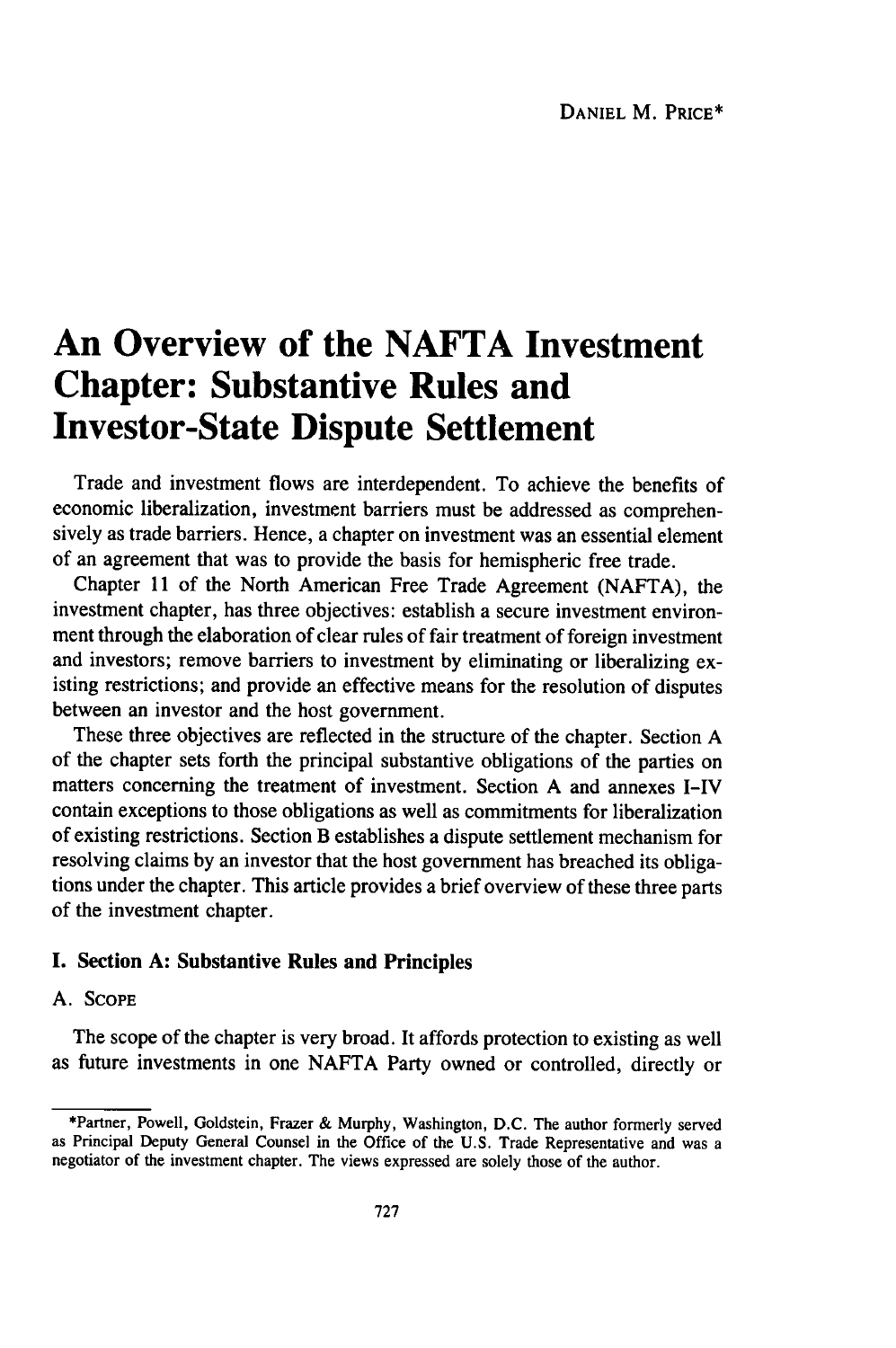indirectly, by investors of another NAFTA Party. Two key defined terms are essential to understanding the scope and operation of the chapter: "investor" and "investment."

An investor of a Party is defined to include a "national or enterprise of a Party, that seeks to make, is making or has made an investment."<sup>1</sup> An enterprise of a Party includes all forms of business entities (for example, corporations, partnerships, trusts) "constituted or organized" under the laws of that Party.<sup>2</sup>

Investment is defined very broadly in article 1139 to include ownership and other interests in an enterprise, such as equity or debt securities of an enterprise as well as certain loans to an enterprise. Investment covers interests that entitle an owner to share in the income or profits of an enterprise; real estate; and all forms of tangible and intangible property, including intellectual property. The definition of investment also extends to interests arising from the commitment of capital or other resources such as under concession agreements; turnkey or construction contracts; or contracts where the remuneration depends on the production, revenues, or profits of an enterprise such as may occur under license or franchise agreements.

Putting these two key terms together, the chapter applies in general to how a Party must treat investors of another Party and their investments in its territory.

#### B. TREATMENT PRINCIPLES

Section A is built around four principles: (1) national treatment and mostfavored-nation (MFN) treatment; (2) prohibition of performance requirements; (3) free transfers of profits and other international payments associated with the investment; and (4) international law standards on expropriation and compensation.

#### *1. National and MFN Treatment*

This is the fundamental obligation of the chapter. Simply put, each Party must treat other NAFTA investors and their investments no less favorably than it treats its own investors and their investments (national treatment<sup>3</sup>) or investors and investments of third parties (MFN treatment<sup>4</sup>). A Party is obliged to accord the better of national or MFN treatment.<sup>5</sup>

These treatment obligations apply to all measures relating to the "establishmen acquisition, expansion, management, conduct, operation, and sale or other disposition of investments."<sup>6</sup> These basic obligations ensure that, subject to agreed

6. **Id.** arts. 1102, 1103.

<sup>1.</sup> North American Free Trade Agreement [hereinafter NAFTA] art. 1139. All references to the NAFTA are to the October 7, 1992, draft.

<sup>2.</sup> *Id.* art. 201(1).

*<sup>3.</sup> Id.* art. 1102.

*<sup>4.</sup> Id.* art. 1103.

<sup>5.</sup> *Id.* art. 1104.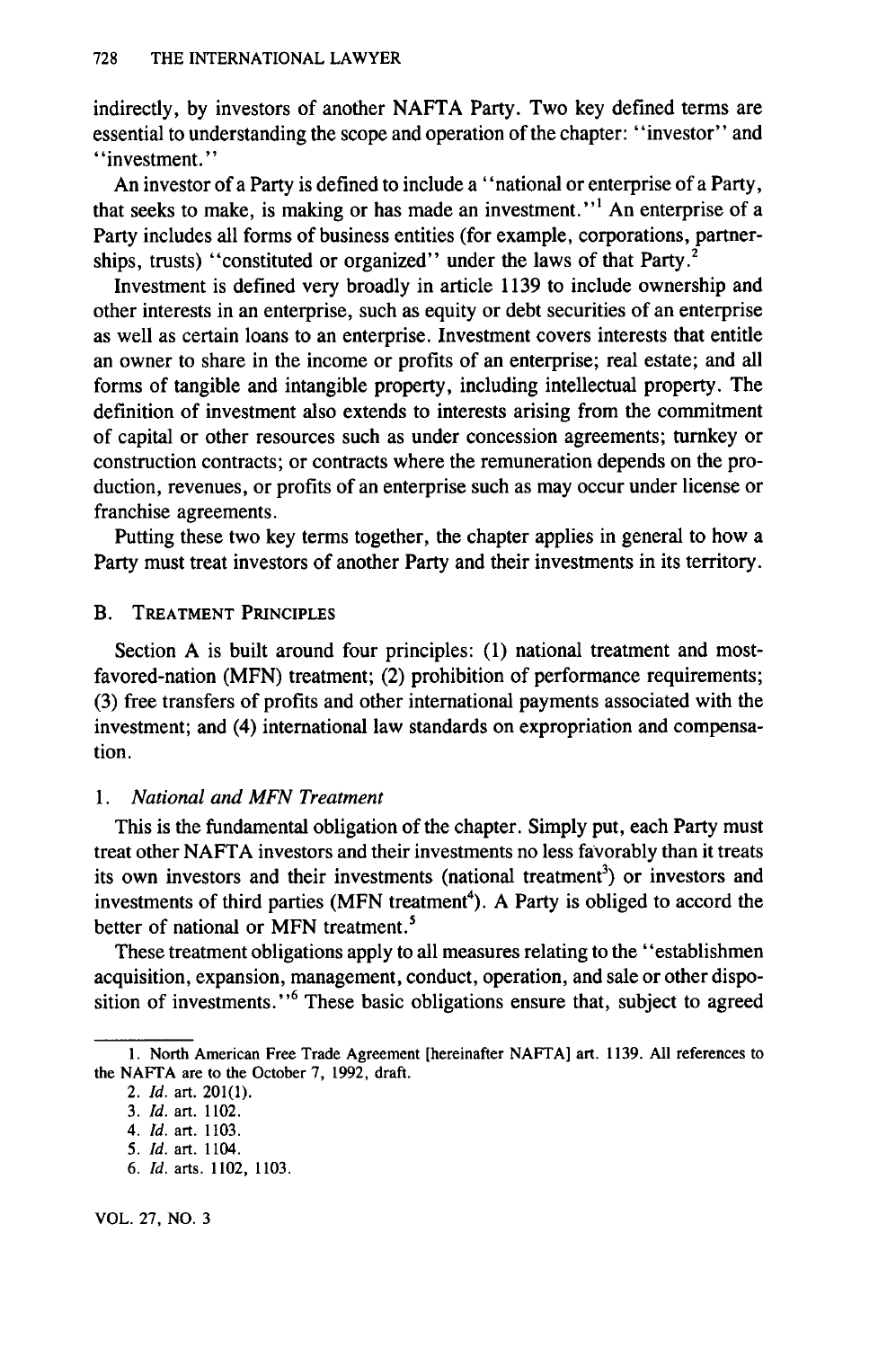exceptions in the annexes, a Party may not subject enterprises to different or more onerous operating conditions simply by virtue of foreign ownership. In addition to these general provisions, the chapter expressly prohibits certain commonly encountered forms of discrimination such as requirements that a minimum level of equity be held by local nationals, $<sup>7</sup>$  or that certain senior management positions</sup> be reserved to local nationals.<sup>8</sup> Finally, the foregoing comparative standards and explicit prohibitions are supplemented by the incorporation of customary international law principles obligating the host government to accord "fair and equitable treatment" and "full protection and security" to investments in its territory.'

#### *2. Prohibition on Performance Requirements*

The second main principle is the prohibition on performance requirements. Article 1106 makes clear that no NAFTA country can impose requirements on investors that they export a certain percentage of output; give preferences for domestic sourcing; achieve a certain level of domestic content; transfer technology; or achieve a certain trade balance by restricting domestic sales to some proportion of exports or foreign exchange earnings.

The prohibition on performance requirements serves two goals. First, it eliminates trade distortions that arise from the imposition of performance requirements. Hence a Party is prohibited from imposing such requirement even on its own investors. Second, it ensures a degree of entrepreneurial autonomy: sourcing and sales decisions are based on the investor's judgment, not by the dictates of the host government. Finally, with respect to performance requirements, there is a prohibition on certain requirements linked to incentives.<sup>10</sup> The essence of this provision is that certain performance requirements are so unacceptably tradedistorting or intrusive that host governments should not be able to induce an investor to accept them by conditioning the receipt of any advantage on their fulfillment by the investor.

#### *3. Transfers Relating to Investments*

Transfers are the lifeblood of an investment. Article 1109 guarantees that investors can obtain foreign currency at a market rate of exchange for the purpose of making payments associated with their investments. This includes transfers to the investor such as the remittance of profits and dividends, the payment of interest and principal under a loan agreement, royalty payments, management fees, and proceeds from sale or liquidation of an investment. The transfers article also applies to payments or transfers by an investment, such as a subsidiary, to a third party such as payments under a contract for goods or services.

<sup>7.</sup> *Id.* art. 1102(4).

<sup>8.</sup> *Id.* art. 1107(1).

<sup>9.</sup> *Id.* art 1105(1).

<sup>10.</sup> *Id.* art. 1106(3).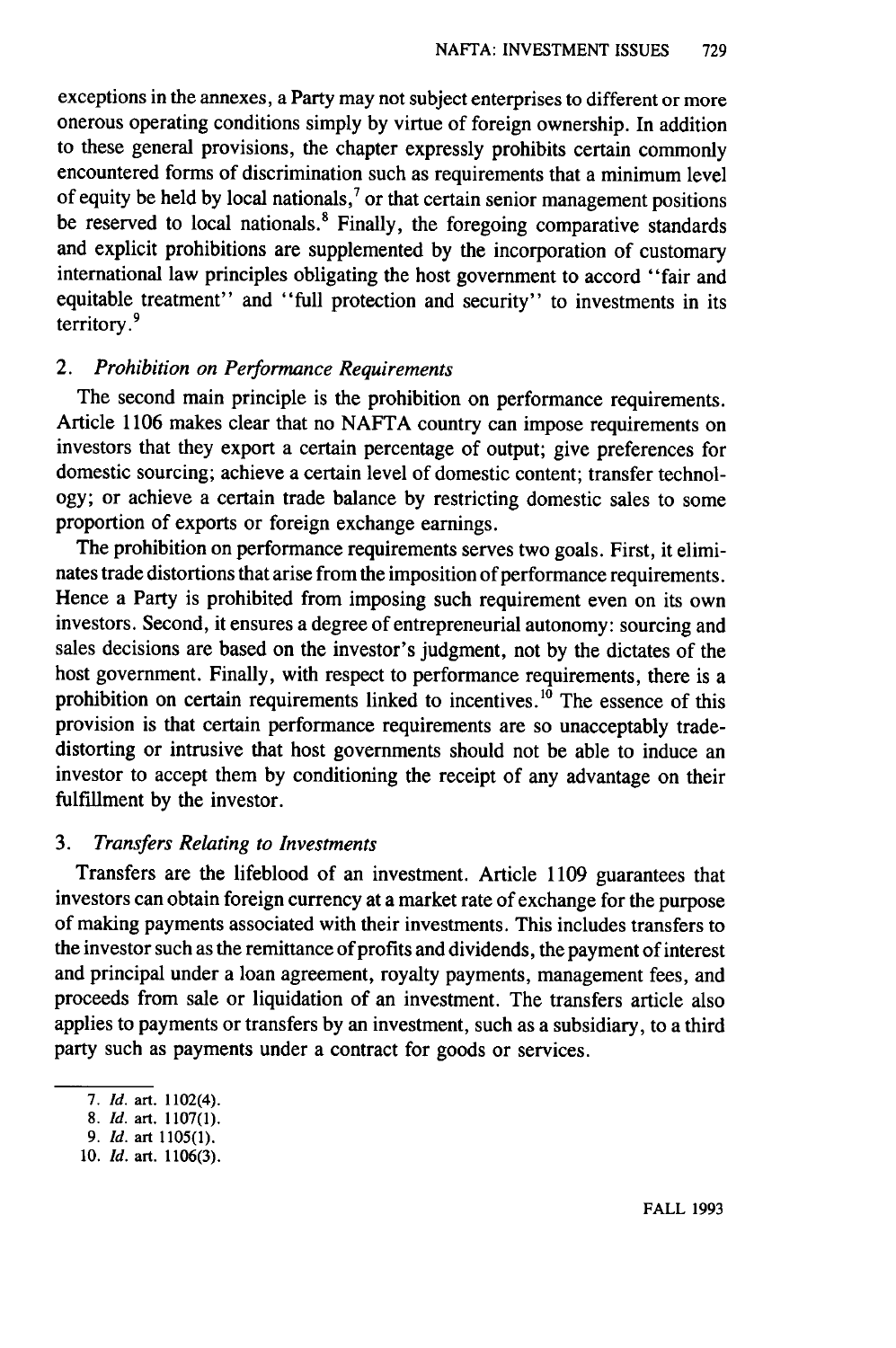### *4. International Law Standards on Expropriation and Compensation*

Article 1110 addresses nationalization and expropriation of investments. It covers direct, indirect, and so-called "creeping" expropriation. It provides that investments may not be expropriated except for a public purpose, on a nondiscriminatory basis, in accordance with due process of law, and upon payment of compensation as specified in the article. Compensation must be paid without delay, be equal to the fair market value of the investment, include interest from the date of expropriation, and be fully realizable and freely transferable as provided in the transfers article.

Usefully, article 1110(2) specifies that valuation criteria should be used that are appropriate to determine fair market value. For example, one of the criteria listed, "going concern value," would be appropriate to determine fair market value in the case of an expropriation of a business or other ongoing enterprise. Other criteria listed may be appropriate if a single piece of tangible property or some other discrete asset—as distinct from assets used as part of an ongoing business-has been expropriated.

The article does not attempt to articulate the line between a legitimate regulation and a compensable taking. However, because loans are included within the definition of investment, the Parties did offer one clarification. Article 1110(8) provides that a nondiscriminatory measure of general application would not be considered a "measure tantamount to an expropriation" of a loan or debt security solely on the ground that it increases the debtor's general costs of doing business, thus causing it to default on the debt.

Agreement between Mexico and the United States on the expropriation article effectively ends a difference that has persisted for decades on what compensation is due in the event of an expropriation.

#### *5. Environmental Provisions*

Article 1114 sets forth two provisions highlighting the importance of environmental protection. Paragraph 1 notes that the chapter should not be construed to prevent a Party from adopting measures to ensure that investments are undertaken in an environmentally sensitive manner, provided that those measures are otherwise consistent with the chapter. In paragraph 2 the Parties record their shared conviction that investment should not be encouraged by relaxing health, safety, or environmental measures.

#### **II.** Exceptions to **the Rules and Liberalization Commitments**

Exceptions to rules set forth in section A and certain liberalization commitments are found in the annexes to the investment chapter. These are briefly reviewed.

Annex I lists existing measures of a Party that derogate from the national treatment, MFN, or performance requirement obligations. Measures listed in this

VOL. 27, NO. **3**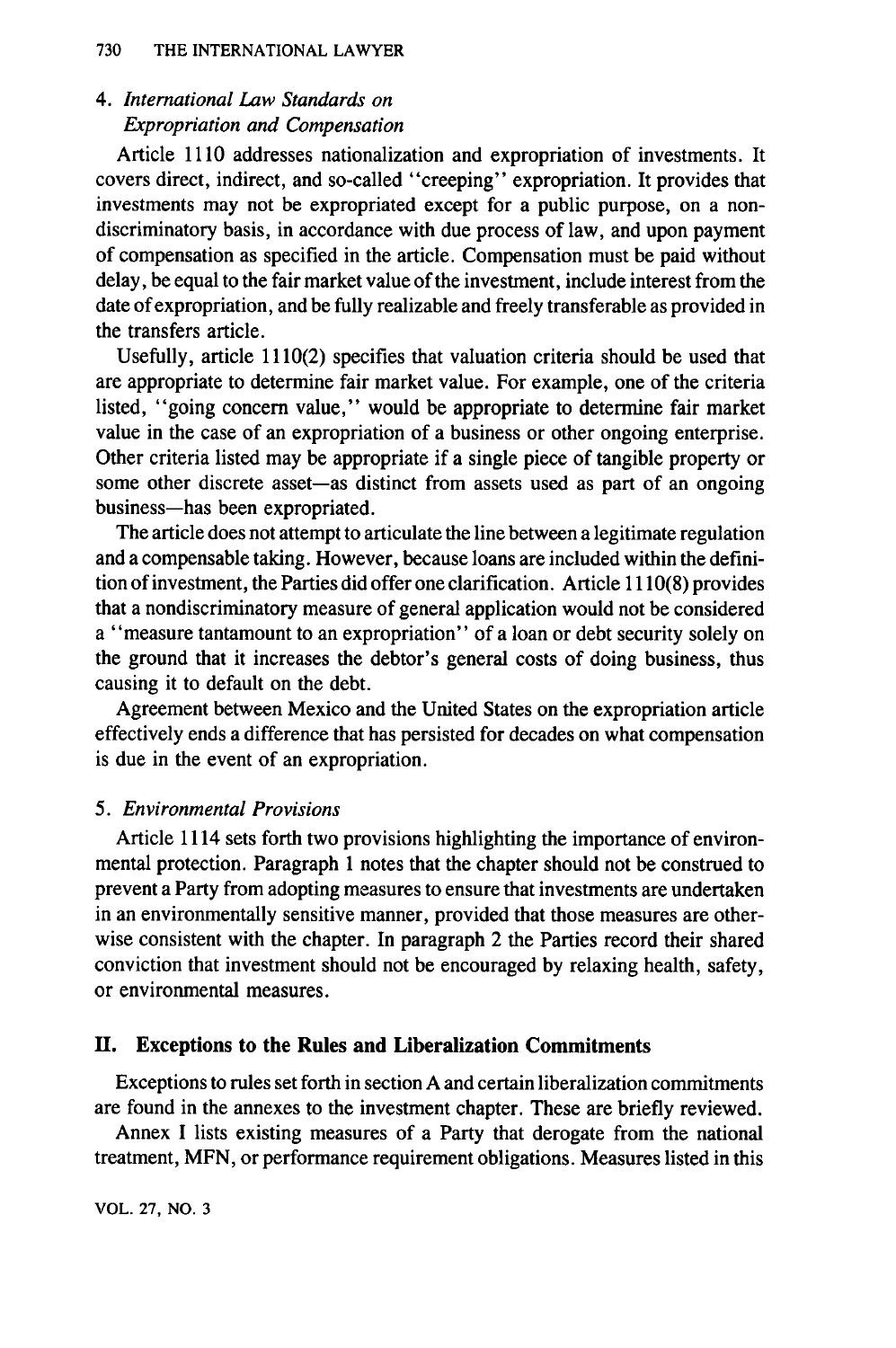annex are subject to the so-called "ratchet" rule: a measure may not be made more restrictive and, if liberalized, may not later be made more restrictive.

Annex II lists sectors such as maritime and basic telecommunications that are not subject to the ratchet rule.

Annex III lists Mexico's constitutionally based exceptions. These exceptions are subject to the ratchet rule. In addition, any foreign investment (as defined in the chapter) that is or may be permitted in a constitutionally reserved sector will receive the benefits of the chapter.<sup>11</sup>

Annex IV lists sectors and certain agreements that are excluded from the scope of the MFN obligation. For example, all three Parties have excepted past investment agreements and future agreements in certain sectors such as fishing and aviation.

Commitments to phase out measures inconsistent with the chapter are also found in the annexes. For example, in annex I Canada and Mexico commit to alter their investment screening laws, but nonetheless retain a right to review certain foreign takeovers. Canada will still review acquisitions in excess of Can\$150 million (adjusted annually for GNP growth and inflation). Mexico reserves the right to review transactions where a foreign investor acquires more than 49 percent of the equity of Mexican enterprises. The threshold for such review is acquisitions of enterprises with assets greater than \$25 million in the first year increasing to \$150 million in the tenth year (also adjusted for GNP growth and inflation). Canada and Mexico reserve the right to review greenfield investment only in specified sectors.

In addition to exceptions in the annexes, chapter 21 of the NAFTA contains certain generally applicable exceptions to NAFTA rules such as exceptions relating to national security and balance of payments measures.

#### **11.** Settlement of Investment Disputes

Section B of chapter 11 establishes a mechanism for the settlement of investment disputes between a NAFTA country and an investor of another NAFTA country through international arbitration. It is one of the key achievements of the investment chapter. It represents the first time Mexico has entered into an international agreement providing for investor-state arbitration. It is as well the first time two OECD countries have included such provisions in agreements between themselves.

#### A. **STANDING AND JURISDICTION**

As part of its NAFTA obligations, each NAFTA country has consented to the submission of a claim to arbitration in accordance with NAFTA procedures.<sup>12</sup>

**<sup>11.</sup>** *Id.* art. **1101(2);** annex III(B), **(C);** note **39.**

<sup>12.</sup> *Id.* art. 1122.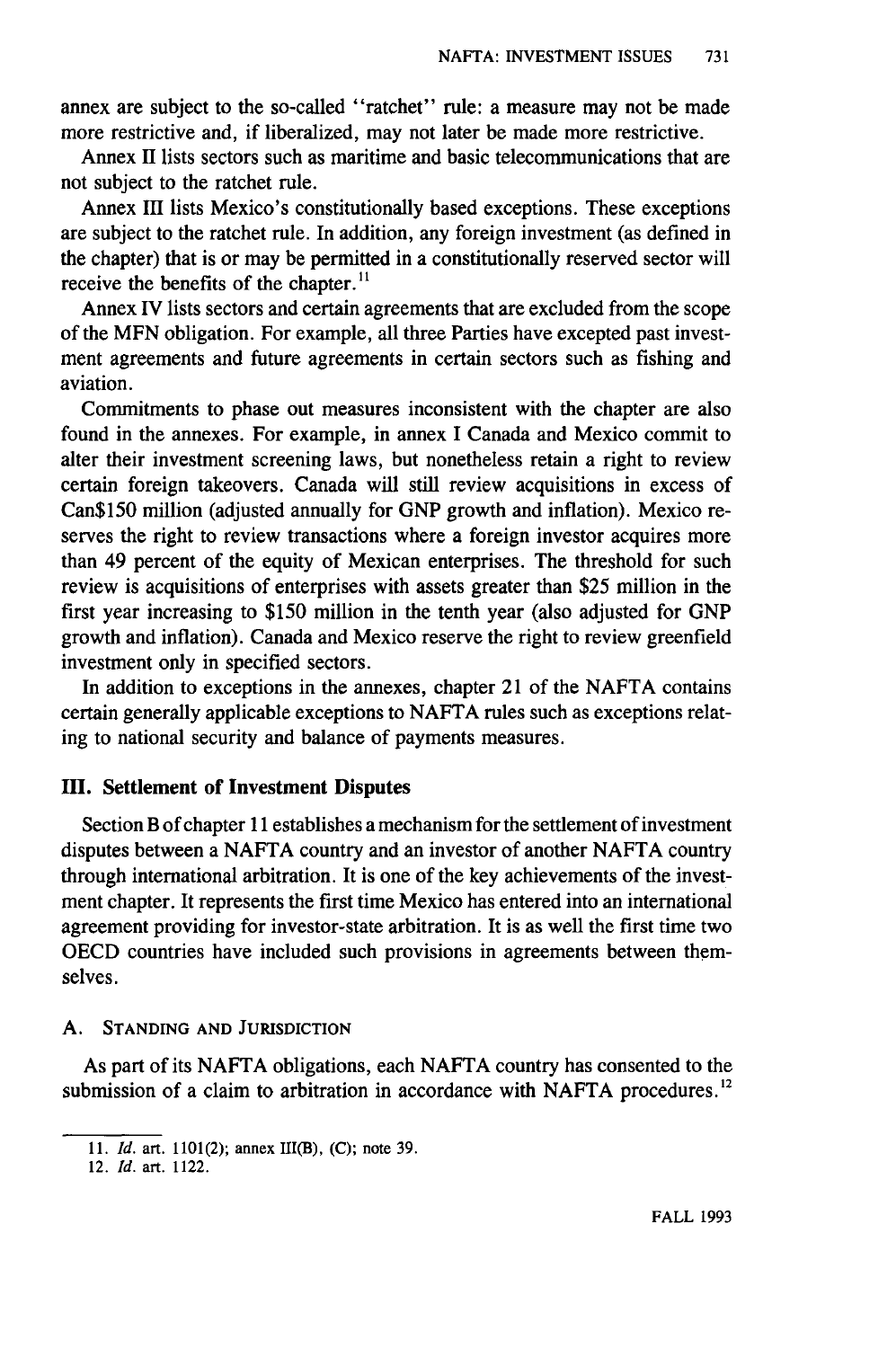Under the investor-state arbitration mechanism an investor of a NAFTA country, on its own behalf, <sup>13</sup> or on behalf of an enterprise that the investor owns or controls directly or indirectly,<sup>14</sup> may assert a claim that the investor or the enterprise has incurred loss or damage as a result of a breach by the host country of a provision of the NAFTA. Article 1117 is intended to resolve the *Barcelona Traction15* problem by permitting the investor to assert a claim for injury to its investment even where the investor itself does not suffer loss or damage independent from that of the injury to its investment.

The investor-state arbitration provisions extend, subject to explicit reservations set out in the NAFTA, to (1) actions taken by federal, state, and provincial governments; (2) certain actions taken by state enterprises; and (3) actions taken by certain state-chartered monopolies when the actions are inconsistent with the NAFTA.

Claims must be brought within three years of when the investor (or enterprise) first acquired, or should have acquired, knowledge of the breach and knowledge of loss or damage. At least ninety days before submitting a claim to arbitration, an investor must so notify the host country. <sup>16</sup>

B. APPLICABLE **RULES <sup>17</sup>**

With certain exceptions and when six months have elapsed since the events giving rise to a claim, an investor may submit a claim to arbitration under:

- (1) the Convention on the Settlement of Investment Disputes between States and Nationals of other States (ICSID Convention),<sup>18</sup> provided that both the host country and the investor's home country are parties to the Convention;
- (2) the Additional Facility Rules of the ICSID Convention, provided that either the host country or the investor's country is a party to the Convention; or
- (3) the UNCITRAL Arbitration Rules.

The applicable arbitration rules govern the arbitration except as modified by NAFTA rules.

At present, only the United States is party to the ICSID Convention. Hence, only U.S. investors, or claims against the United States, may be heard under the Additional Facility Rules.

#### **C. CONDITIONS PRECEDENT'<sup>9</sup>**

An investor may submit a claim for arbitration under the investment chapter only if the investor (and enterprise, where the claim is submitted on its behalf)

**<sup>13.</sup>** *Id.* art. **1116.**

<sup>14.</sup> *Id.* art. **1117.**

**<sup>15.</sup>** Barcelona Traction **Case** (Belgium v. Spain), **[1970] I.C.J.** Rep. **3** (Preliminary Objections).

**<sup>16.</sup> NAFTA** art. **1119.**

**<sup>17.</sup>** *Id.* **art.** 1120.

**<sup>18. [1966] 17</sup> U.S.T. 1270,** T.I.A.S. No. **6090.**

**<sup>19.</sup> NAFTA** art. 1121.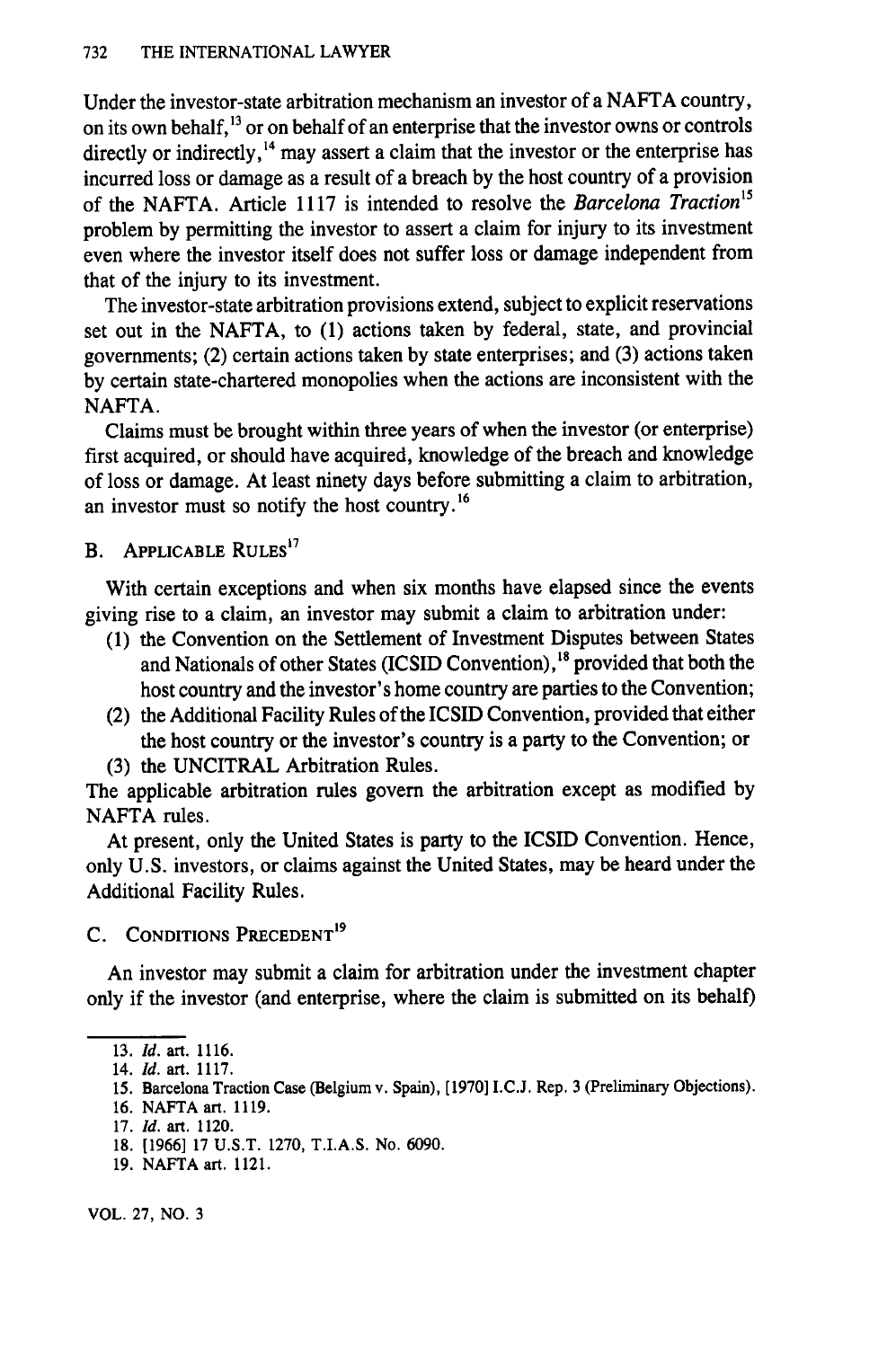satisfies certain conditions. It must consent to arbitration in accordance with the procedures set out in the NAFTA. It must also waive the right to initiate or continue before any administrative tribunal or court under the law of any NAFTA partner, or other dispute settlement procedures, any proceedings with respect to the measure that is alleged to be a breach of the NAFTA, except for proceedings for injunctive, declaratory, or other extraordinary relief not involving the payment of damages. The consent and waiver must be delivered to the host country in writing. Because a tribunal is empowered to award only monetary damages,  $^{20}$ investors are not required to waive their right to seek other relief in domestic courts.

#### **D.** COMPOSITION OF TRIBUNAL

As a general rule, an arbitration tribunal will comprise three arbitrators, one appointed by each disputing party and the third (the presiding arbitrator) appointed by agreement of the disputing parties.<sup>21</sup> When a tribunal has not been constituted within ninety days from the date the claim is submitted to arbitration, the secretary-general of the ICSID, on the request of either party, will appoint the arbitrator or arbitrators not yet appointed.<sup>22</sup> When the disputing parties are unable to agree on a presiding arbitrator, the secretary-general of the ICSID, on the request of either party, will appoint such arbitrator (who is not a national of either disputing party) from a roster of forty-five persons appointed by consensus by the NAFTA Parties, $^{23}$  or if no one on the roster is available, from the ICSID panel of arbitrators.

#### **E.** CONSOLIDATION OF CLAIMS<sup>24</sup>

One of the novel features of the dispute settlement mechanism is provision for the consolidation of claims. Thus, where two or more claims submitted to arbitration have a question of law or fact in common, the claims may "in the interests of fair and efficient resolution of the claims" be consolidated and heard by a tribunal established under the UNCITRAL Arbitration Rules, except as modified by the NAFTA.<sup>25</sup> The decision to consolidate can be made only after hearing the disputing parties on the question of whether consolidation in a particular dispute meets the criteria of the article.

The question of consolidation is heard by a tribunal comprising three arbitrators each appointed by the secretary-general of ICSID from the agreed roster.<sup>26</sup> The

- 22. *Id.* art. 1124.
- **23.** *Id.* art. 1124(4).
- 24. *Id.* art. **1126.**
- **25.** *Id.* art. **1126(2).**
- **26.** *Id.* art. **1126(5).**

<sup>20.</sup> *Id.* art. **1135.**

<sup>21.</sup> *Id.* art. **1123.**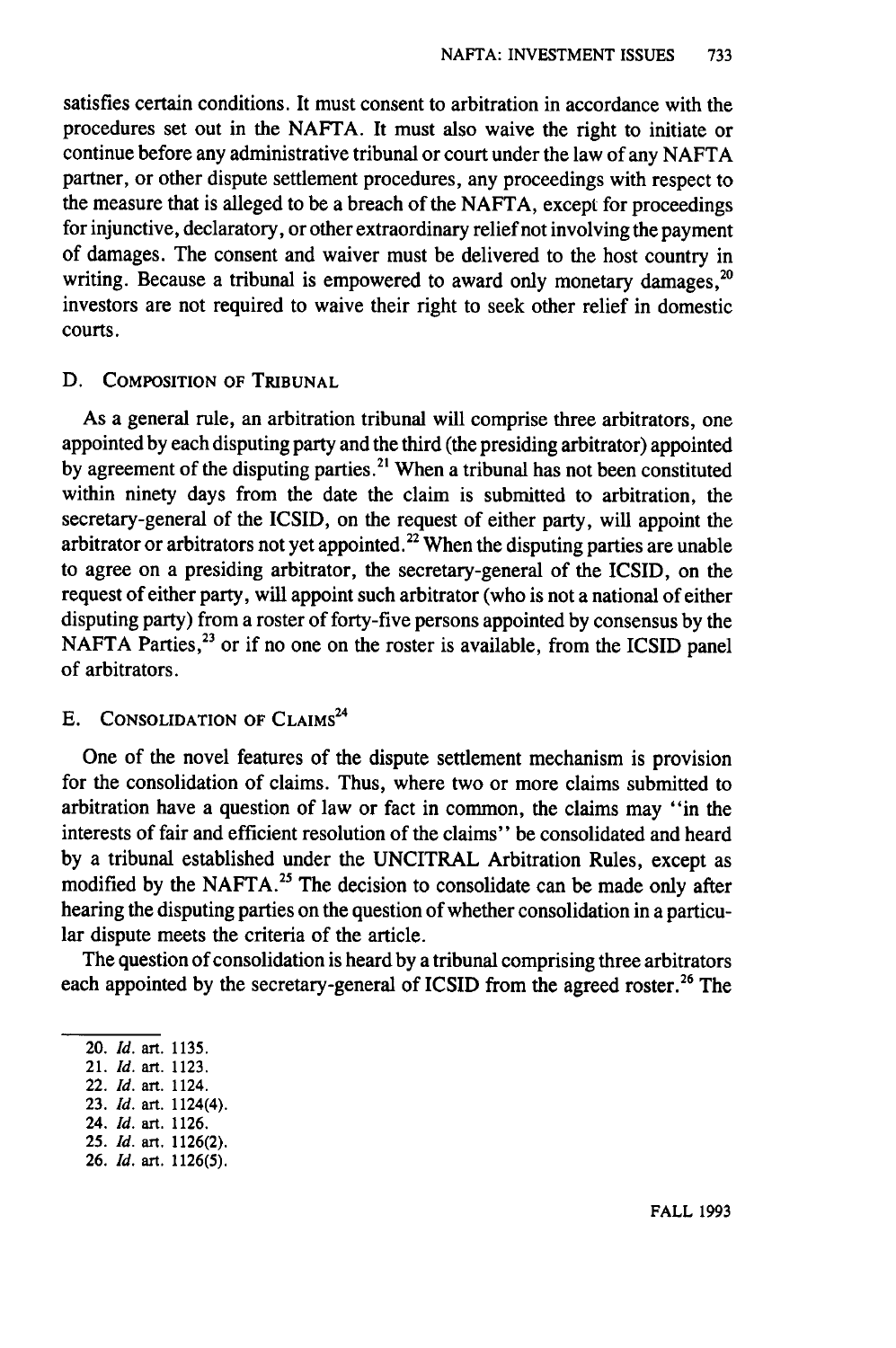presiding arbitrator cannot be a national of either the disputing investors or a disputing Party. If the tribunal believes that consolidation is appropriate, it may assume jurisdiction over and decide  $(1)$  all or part of the claims, or  $(2)$  one or more claims that it believes would assist in the resolution of the others.

The chapter does not resolve all the questions that may occur during consolidation. Many issues will need to be worked out by the tribunal in consultation with the disputing parties.

#### F. **PLACE OF ARBITRATION AND GOVERNING LAW**

Unless the disputing parties agree otherwise, an arbitration tribunal will hold the arbitration in the territory of a NAFTA country that is a party to the New York Convention,<sup>27</sup> to ensure enforceability under that Convention.<sup>28</sup> An arbitration tribunal must decide the issues in dispute in accordance with the NAFTA and applicable rules of international law.

#### G. **ROLE OF THE PARTIES**

Section B contains a number of provisions affording a role to the NAFTA Parties in the interpretation of the chapter. First, a defending state party must provide notice of a claim to the other Parties and provide copies of the pleadings filed in the arbitration.<sup>29</sup> Second, a Party not involved in the dispute may make submissions on a question of NAFTA interpretation.<sup>30</sup> Finally, the NAFTA Party against which an arbitration claim is filed may request the NAFTA Commission (i.e., the three state Parties) to issue a binding interpretation on whether the measure alleged to be a breach is within the scope of a reservation or exception set out in annexes I-IV.<sup>31</sup> If the Commission fails to submit an interpretation within sixty days of the request, the tribunal shall decide the issue itself.

#### H. **INTERIM MEASURES OF** PROTECTION **AND FINAL AWARD**

An arbitration tribunal may order an interim measure of protection to preserve the rights of a disputing party, or to ensure that the tribunal's jurisdiction is effective, including an order to preserve evidence in the possession or control of a disputing party or to protect the tribunal's jurisdiction.<sup>32</sup>

An arbitration tribunal may award, separately or in combination, only monetary damages and applicable interest. Or it may order restitution of property, in which

**32. Id.** art. 1134.

VOL. **27,** NO. **3**

<sup>27.</sup> Convention on the Recognition and Enforcement of Foreign Arbitral Awards (1958), 21 **U.S.T.** 2517, **330** U.N.T.S. **3,** T.I.A.S. No. 6997.

**<sup>28.</sup>** NAFTA art. **1130.**

**<sup>29.</sup> Id.** art. 1127.

**<sup>30.</sup>** *Id.* art 1128.

**<sup>31.</sup> Id.** art. **1132.**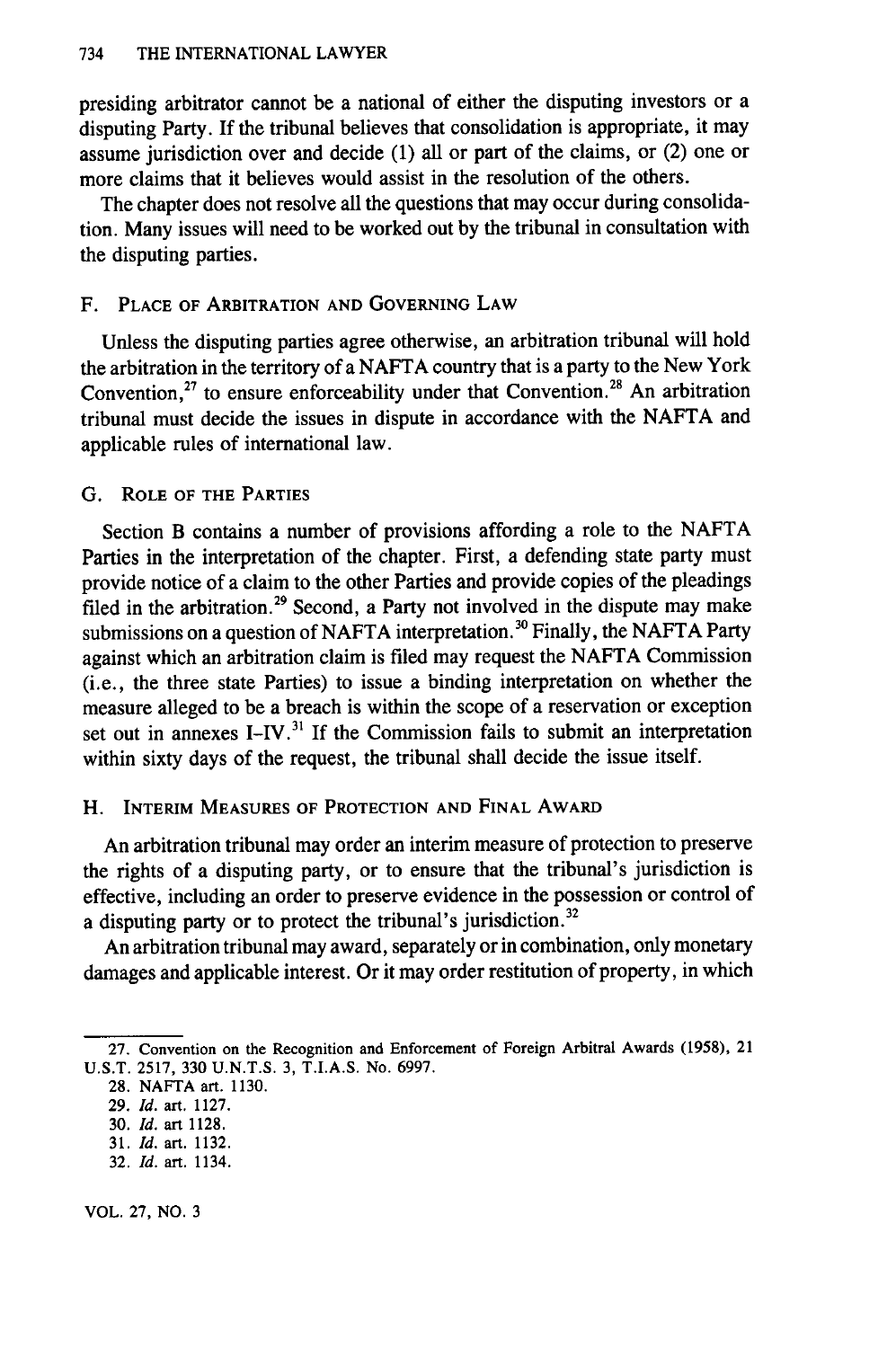case the award must provide that the disputing country may pay monetary damages and applicable interest in lieu of restitution. An arbitration tribunal may also award costs in accordance with the applicable arbitration rules.<sup>33</sup>

#### I. FINALITY **AND ENFORCEMENT** OF **AN** AWARD<sup>34</sup>

Section B is drafted so as to permit investors to avail themselves of the enforcement mechanisms provided in the ICSID Convention, the New York Convention, and the Inter-American Convention on International Commercial Arbitration.<sup>35</sup> Article 1122 states that the consent of the state Party recited in that article together with the submission of a claim by an investor satisfies the jurisdictional requirements of the three conventions. At the same time, this section permits enforcement action to be initiated by the state Party whose investor has received an award.

Each NAFTA country is obligated to abide by and comply with a final award and to provide for the enforcement of an award in its territory. An investor may seek enforcement of the award after 120 days in the case of an ICSID award, or ninety days in the case of an UNCITRAL award. If the NAFTA host country fails to abide by or comply with a final award, the NAFTA Commission, on the request of the home country of the investor, must establish an arbitral panel under chapter 20 of the NAFTA. In such proceedings, the requesting country may seek a determination that the failure to abide by or comply with the final award is inconsistent with NAFTA obligations and a recommendation that the NAFTA country abide by or comply with the final award. Failure to comply with the final award triggers the right of the state party under chapter 20 to suspend NAFTA benefits.

The section provides that an award by a tribunal will have no binding force except between the disputing parties and in the particular case.<sup>36</sup> In practice, however, tribunals are likely to take into account decisions of other tribunals.

#### J. **EXCLUSIONS**

The investor-state dispute settlement provisions exclude certain matters. If a NAFTA country blocks an investment on national security grounds, it may refuse to participate in investor-state dispute settlement, and its decision may not be challenged in an arbitral proceeding before the NAFTA Commission. Likewise, a refusal by Canada or Mexico to permit an acquisition under its investment screening law is not subject to investor-state or chapter 20 proceedings.

<sup>33.</sup> *Id.* art. 1135.

<sup>34.</sup> *Id.* art. 1136.

<sup>35. [1990]</sup> Kavass 2215.

<sup>36.</sup> NAFTA art. 1136.